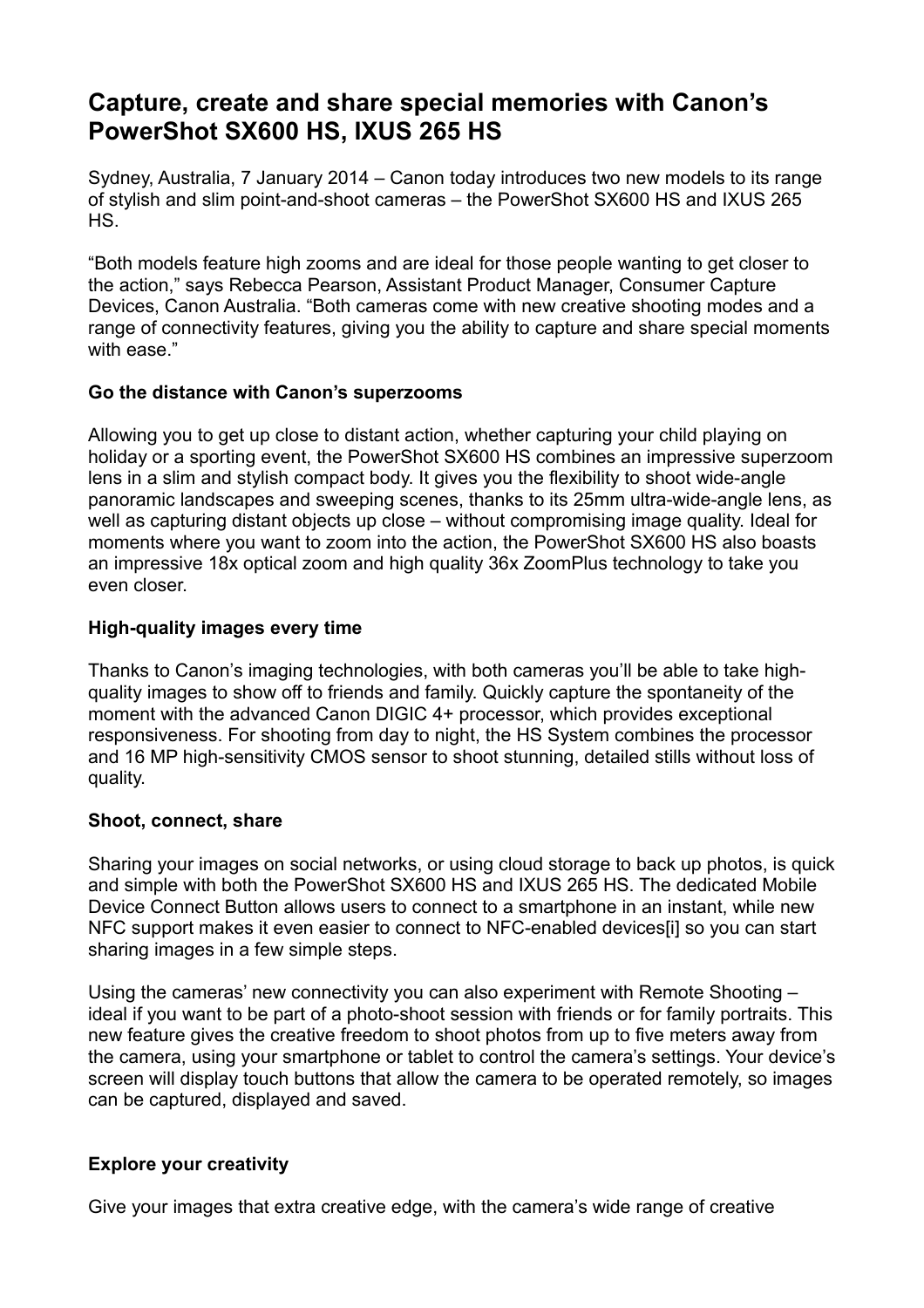effects. If you're unsure which to use, the unique Creative Shot feature will choose for you – capturing up to six different versions of the same image, each with their own unique creative twist. Select from four themes – Monochrome, Retro, Special and Natural – with a total of 46 creative effects. You can also relive behind the scene moments too, as the Hybrid Auto feature records four seconds of movie footage before and after every still shot is taken. At the end of the day, all stills and clips can be merged into one to tell the complete story.

## **With you, wherever you go – compact, pocketable designs**

You'll never miss a moment with the PowerShot SX600 HS and IXUS 265 HS – both models handle daytime and low-light shooting with ease, delivering consistently stunning results time-after-time. Designed with a sleek, stylish metal exterior, the versatile IXUS 265 HS is also small enough to fit neatly into a pocket to ensure it's always to hand for those spontaneous moments. And, the large 7.5 cm (3.0") high-resolution (461k dot) LCD screen makes it easy to play back your shots. The PowerShot SX600 HS's 7.5 cm (3.0") PureColor II G LCD screen is perfect for summer getaways as shots can be easily viewed in sunlight.

The PowerShot SX600 HS will be available in retail stores across Australia from February 2014. The IXUS 265 HS will be available exclusively through JB Hi-Fi stores from March 2014.

## **PowerShot SX600 HS Key Features:**

- Ultra-wide angle 18x optical zoom and 36x ZoomPlus
- · Compact, pocketable body with metal exterior
- 16 MP HS System for clear photos even in low light
- · Wi-Fi and NFC for easy smartphone connection
- · Intelligent IS keeps photos sharp and movies steady
- · Creative Shot effortlessly creates 6 unique images
- · Smart Auto for point and shoot simplicity
- · Full HD movies with optical zoom
- · Available in red and black

### **IXUS 265 HS Key Features:**

- 16 MP HS System for clear photos even in low light
- Ultra-wide angle 12x optical zoom and 24x ZoomPlus